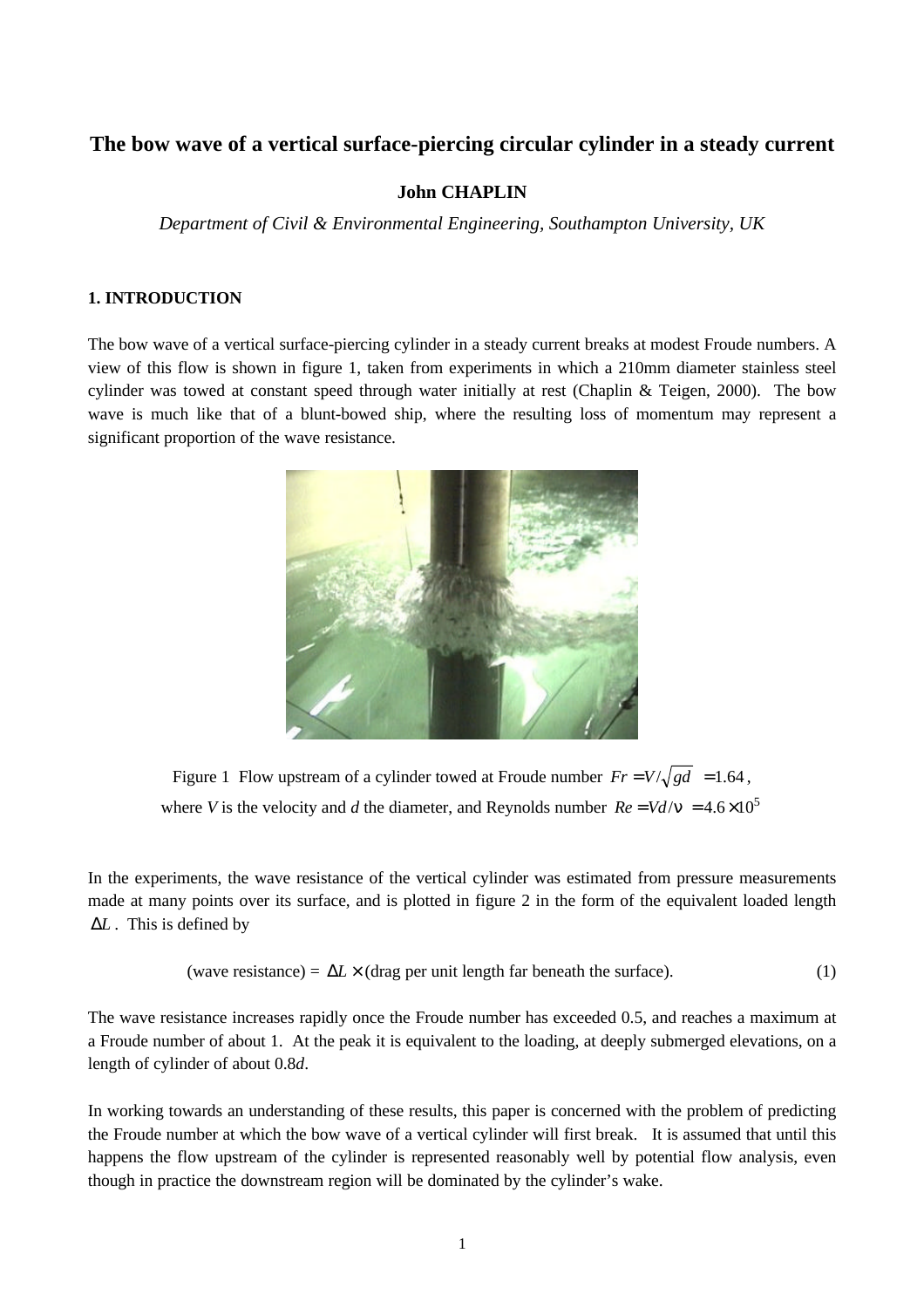

Figure 2. Wave resistance on a vertical surface-piercing cylinder expressed as the equivalent loaded length  $\Delta L$ .  $Re/Fr = 2.80 \times 10^5$ .

In a reference frame  $(r, \theta, z)$  fixed on the cylinder, the flow is steady. The origin is on the cylinder's axis at still water level; *z* is measured vertically upwards, and  $\theta = 0$  is the direction of the incident flow. Velocities are normalised with respect to the incident velocity *V*, and lengths with respect to the cylinder's radius *d*/2. The free surface boundary conditions are

$$
\eta = Fr^2(1 - v_r^2 - v_\theta^2 - v_z^2) \quad \text{and} \quad v_z = v_r \frac{\partial \eta}{\partial r} + v_\theta \frac{1}{r} \frac{\partial \eta}{\partial \theta} \quad . \tag{2), (3)}
$$

After describing an approximate model for the flow, a fully non-linear numerical solution is outlined, using the method of desingularised sources (Cao *et al.*, 1991). In the approach followed here, the boundary condition on the cylinder's surface is imposed by computing the three-dimensional image system associated with each source.

### **2. APPROXIMATE SOLUTION**

As a first approximation, flow in any horizontal plane is assumed to be that corresponding to twodimensional potential flow past a cylinder:

$$
v_r = \cos\theta \left[1 - \frac{1}{r^2}\right]
$$
,  $v_\theta = -\sin\theta \left[1 + \frac{1}{r^2}\right]$ . (4), (5)

and  $v_z^2$  is neglected in (2). The vertical velocity follows from (3), and the vertical acceleration of a particle is

$$
\frac{dv_z}{dt} = v_r \frac{\partial v_z}{\partial r} + v_\theta \frac{1}{r} \frac{\partial v_z}{\partial \theta} = \frac{8Fr^4}{r^{10}} [-4 + 9r^2 - 4r^4 + (-3 + 8r^2 - 9r^4) \cos 2\theta + 3r^6 \cos 4\theta ] \tag{6}
$$

As the Froude number is increased, the expression on the right hand side of (6) first reaches a value of –1 (corresponding to a particle with a downwards acceleration of *g*) at a point on the surface of the cylinder  $r =$ 1, at 35.3° around from the stagnation point. This represent the conditions in which the water surface would first break, and occurs at a Froude number of 0.465.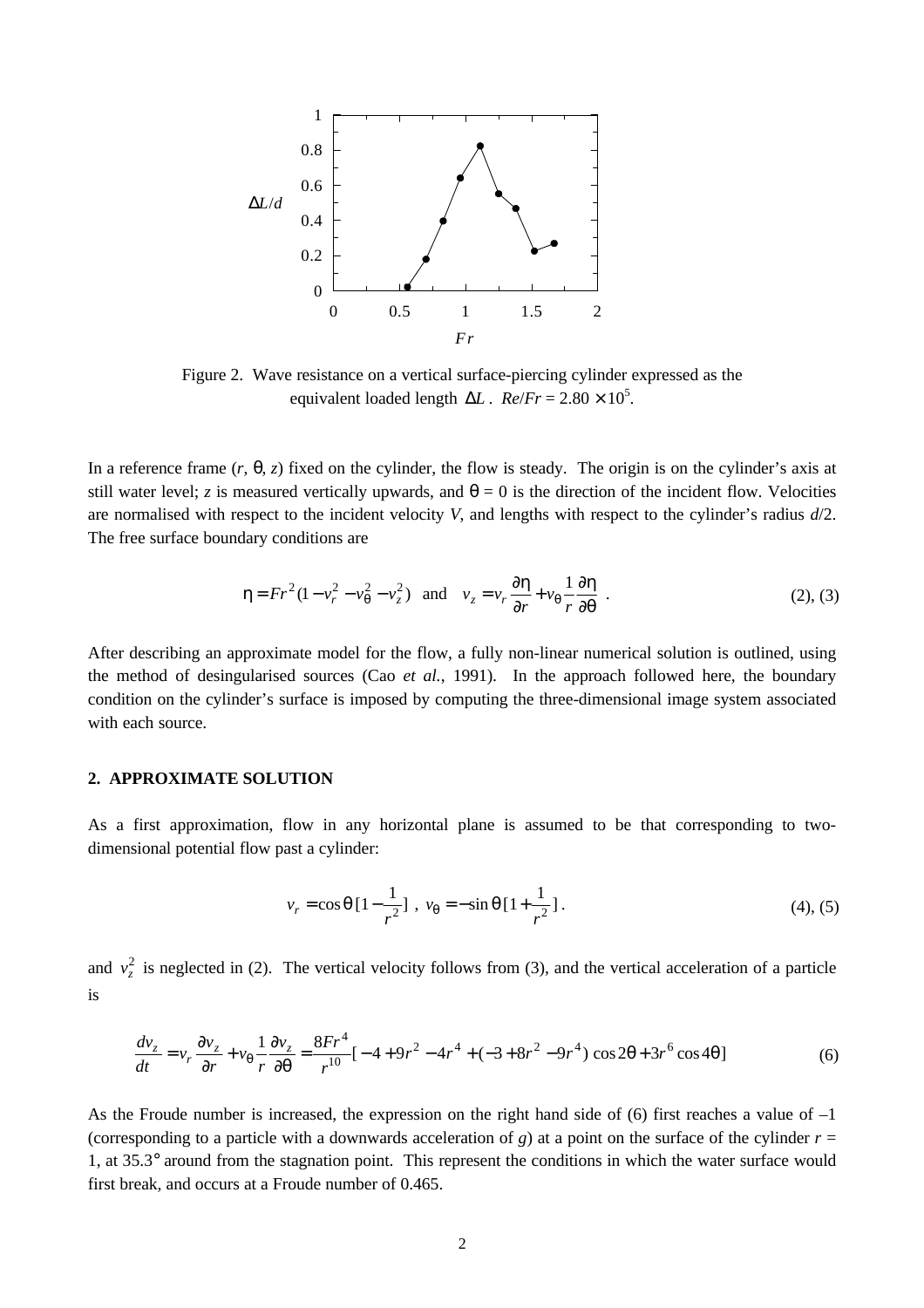#### **3. FULLY NON-LINEAR SOLUTION**

The fully non-linear solution for the steady bow wave flow uses a desingularised Eulerian approach, in which the velocity potential is represented partly by the sum of a large number of point sources distributed over the free surface. The sources are placed around the cylinder at regular radial and azimuthal intervals. As the solution develops, each source is moved vertically, maintaining a constant vertical offset from the free surface. A collocation point is placed on the free surface directly below each source.

At this point it would normally be necessary to introduce additional sources inside the cylinder to maintain its surface as a boundary. In two dimensions this problem can be solved explicitly by means of the circle theorem, but in three dimensions it is likely to involve the inclusion of a large number of extra sources and their corresponding collocation points. However, the aim of this work was to experiment with the idea of generating for each external source a three-dimensional image system which automatically preserves the boundary condition on the cylinder's surface.

The velocity potential of the three-dimensional image system associated with a single point source outside the cylinder can be constructed by using the method set out by Affes & Conlisk (1993) for the case of a cylinder in the neighbourhood of a vortex filament in free space. If  $\phi_S$  is the potential due to the source, then the potential of the image system is

$$
\phi_I = -\frac{1}{4\pi^2} \sum_{m=-\infty}^{\infty} e^{im\theta} \int_{-\infty}^{\infty} \frac{\partial \hat{\phi}_S}{\partial r} \bigg|_{r=1} \frac{K_m(|k|r)}{|k|K'_m(|k|)} e^{ikz} dz \tag{7}
$$

where  $K_m$  is the modified Bessel function of order *m*, and  $\hat{\phi}_S$  is the double Fourier transform of the source potential,

$$
\hat{\phi}_S = \int_{-\infty}^{\infty} \int_{-\pi}^{\pi} \phi_S \exp(-ikz - im\theta) \ d\theta \ dz.
$$
\n(8)

The transform in the *z* direction can be performed analytically to give

$$
\left. \frac{\partial \hat{\phi}_S}{\partial r} \right|_{r=1} = \int_{-\pi}^{\pi} e^{-im\theta} \frac{2k(R\cos\theta - 1)}{\sqrt{R^2 - 2R\cos\theta + 1}} K_1 \left( k\sqrt{R^2 - 2R\cos\theta + 1} \right) d\theta \tag{9}
$$

for a source of unit strength located at (*R*, 0, 0). The total velocity potential consists of the sum of the potentials due to the sources directly (making use of the symmetry of the flow about  $\theta = 0$ ), the image systems of these sources, and the two-dimensional flow of which the velocity components are (4) and (5).

The solution proceeds iteratively, starting with a trial surface profile  $\eta(r,\theta)$  obtained from (2), (4), (5), with  $v<sub>z</sub> = 0$ . The source strengths are then obtained from the linear system (3), and each iteration is completed by updating the surface elevations from (2). Placing each source and collocation point on a fixed vertical line allows much of the computation involved in (7) to be carried out just once for a given mesh layout, and several of the subsequent operations can be done by using FFT routines.